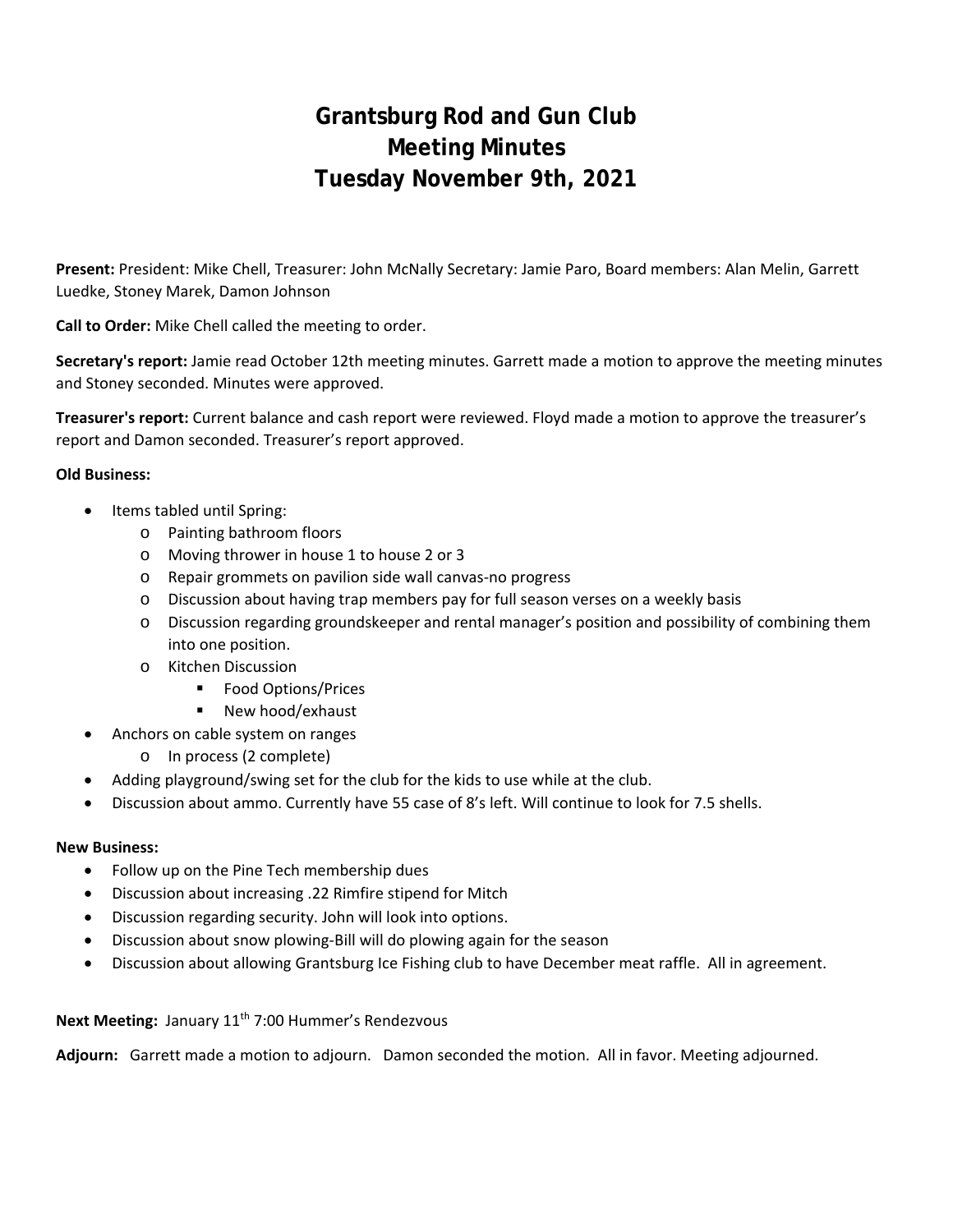## **Grantsburg Rod and Gun Club Meeting Minutes Tuesday October 12th, 2021**

**Present:** President: Mike Chell, Treasurer: John McNally

**Board members:** Ricky Danielson, Alan Melin, Garrett Luedke, Stoney Marek, Damon Johnson

**Call to Order:** Mike Chell called the meeting to order.

**Secretary's report:** John read August 31st and September 13th meeting minutes. Garrett made a motion to approve the meeting minutes and Ricky seconded. Minutes were approved.

**Treasurer's report:** Current balance and cash report were reviewed. Stoney M made a motion to approve the treasurer's report and Al Melin seconded. Treasurer's report approved.

**Old Business:** 

- Items tabled until Fall:
	- o Painting bathroom floors
	- o Moving thrower in house 1 to house 2 or 3
- Anchors on cable system on ranges
	- o In process
- Repair grommets on pavilion side wall canvas
- o No progress
- Adding playground/swing set for the club for the kids to use while at the club.
- Discussion about ammo. Currently have 55 case of 8s left. Will continue to look for shells.
- Discussion about having trap members pay for full season verses on a weekly basis.

#### **New Business**

- Mitch Tromberg reported on the Rimfire Events
	- o 9 Matches have been run to date 277 total shooters.
	- o Sunday's match had 36 shooters, 11 Grantsburg first, 6 first time ever
	- o Lots of shooters travelling from some far distances.
	- o Loaner guns available for new shooters
	- o Locking dates for next year second Sunday of Month
- Kitchen Summary discussion. Will determine potential price changes next spring.
- Discussion regarding groundskeeper and rental manager's position and possibility of combining them into one position.
- Need to mouse proof clubhouse and drain water in clubhouses

Next Meeting: November 9<sup>th</sup> 7:00pm Hummer's Rendezvous

**Adjourn:** Alan made a motion to adjourn. Damon seconded the motion. All in favor. Meeting adjourned.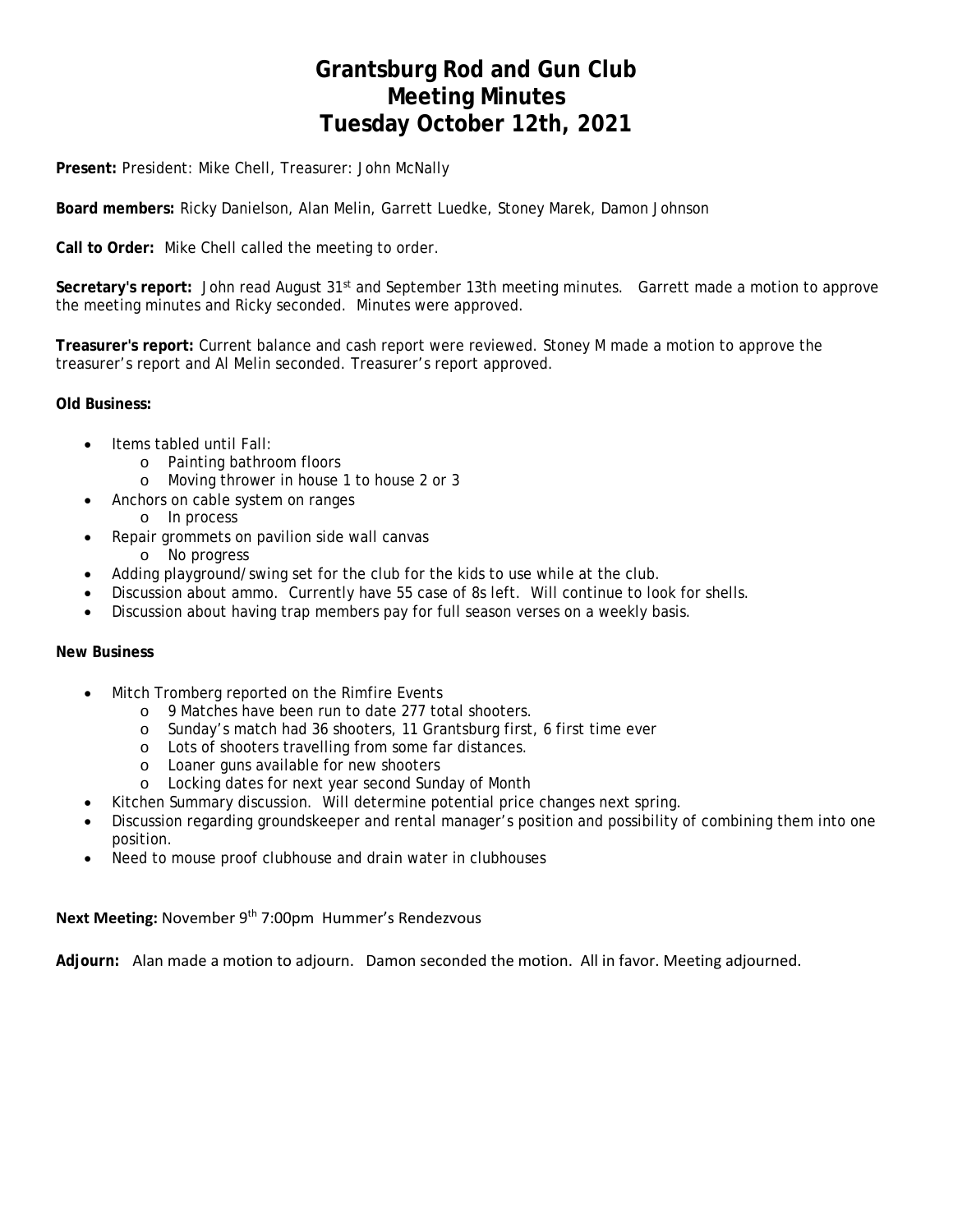## **Grantsburg Rod and Gun Club Meeting Minutes Monday September 13, 2021 Fun Night / Elections**

Meeting was called to order by President Mike Chell.

A thank you was given to the concession crew for their work in the kitchen this year.

Elections were held for the following positions:

- President: A nomination for Mike Chell was made by Al Melin and seconded by Damon Johnson. All in favor.
- Secretary: Jason Johnson made a nomination for Jamie Paro and Judy Johnson seconded. All were in favor.
- There were 3 board member seats up for elections: Bob Melin, Al Melin and Ricky Danielson. Bill W made a motion to re-nominate all members for another term. Bob Melin has opted out of re-election. There were nominations for Jason Johnson and Damon Johnson. Voting was done via show of hands. Damon was elected.

Trap Season awards were distributed.

Honorable mention to Shari Harter for opting out of all awards.

Meeting adjourned.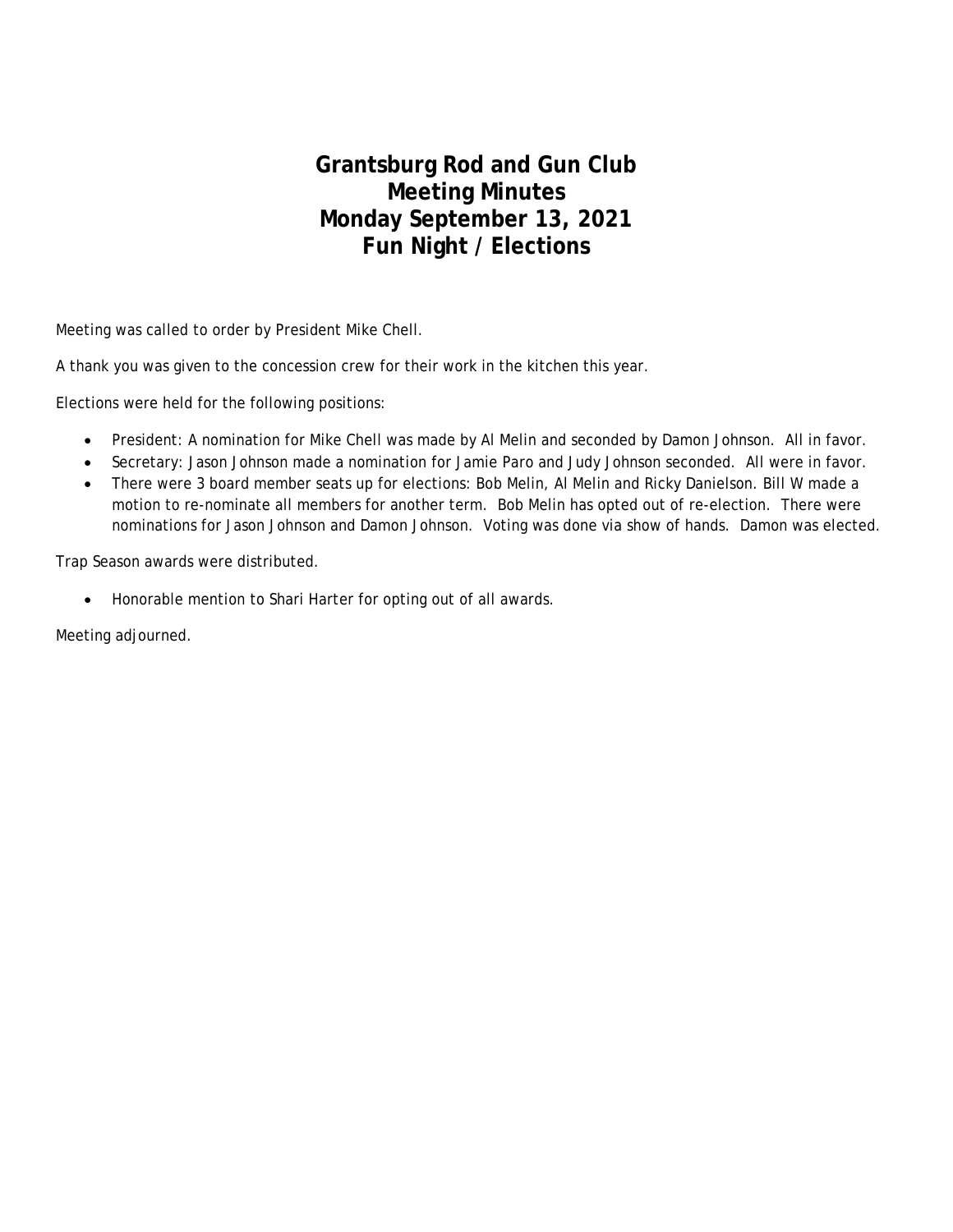## **Grantsburg Rod and Gun Club Meeting Minutes Tuesday August 31, 2021**

**Present:** President: Mike Chell, Treasurer: John McNally, Secretary: Jamie Paro

**Board members:** Ricky Danielson, Robert Melin, Garrett Luedke, Stoney Marek

**Call to Order:** Mike Chell called the meeting to order.

**Secretary's report:** Jamie read August 10th meeting minutes. Ricky D made a motion to approve the meeting minutes and Stoney M seconded. Minutes were approved.

**Treasurer's report:** Current balance and cash report were reviewed. John will prepare food cost report for review at the next meeting. Still owe for second half of lawn care, Scorekeeper, and Floyd. Bob M made a motion to approve the treasurer's report and Ricky D seconded. Treasurer's report approved.

#### **Old Business:**

- Items tabled until Fall:
	- o Painting bathroom floors
	- o Moving thrower in house 1 to house 2 or 3
- Anchors on cable system on ranges
- Repair grommets on pavilion side wall canvas
- WestBend Insurance discussion
- Raise height of cable and extend target 18" lower to minimize potential for accidental shooting of cables.
- Adding playground/swing set for the club for the kids to use while at the club.

#### **New Business:**

- Discussion about purchasing birds for 2022. Price/case is \$12-\$13. Total cost will be approximately \$10k
- Discussion about ammo. Currently have 55 case of 8s left. Will continue to look for shells.
- Discussion about having trap members pay for full season verses on a weekly basis.
- 2021 elections: Jamie, Alan, Bob, Ricky and Mike
- Discussion of awards:
	- o Individual awards
		- o Team awards: 1<sup>st</sup> Place Class A, B, C
- Discussion about fall trap league-will discuss more on fun night

#### **Next Meeting:** October 12<sup>th</sup> 7pm

**Adjourn:**  Ricky D made a motion to adjourn. Garrett L seconded the motion. All in favor. Meeting adjourned.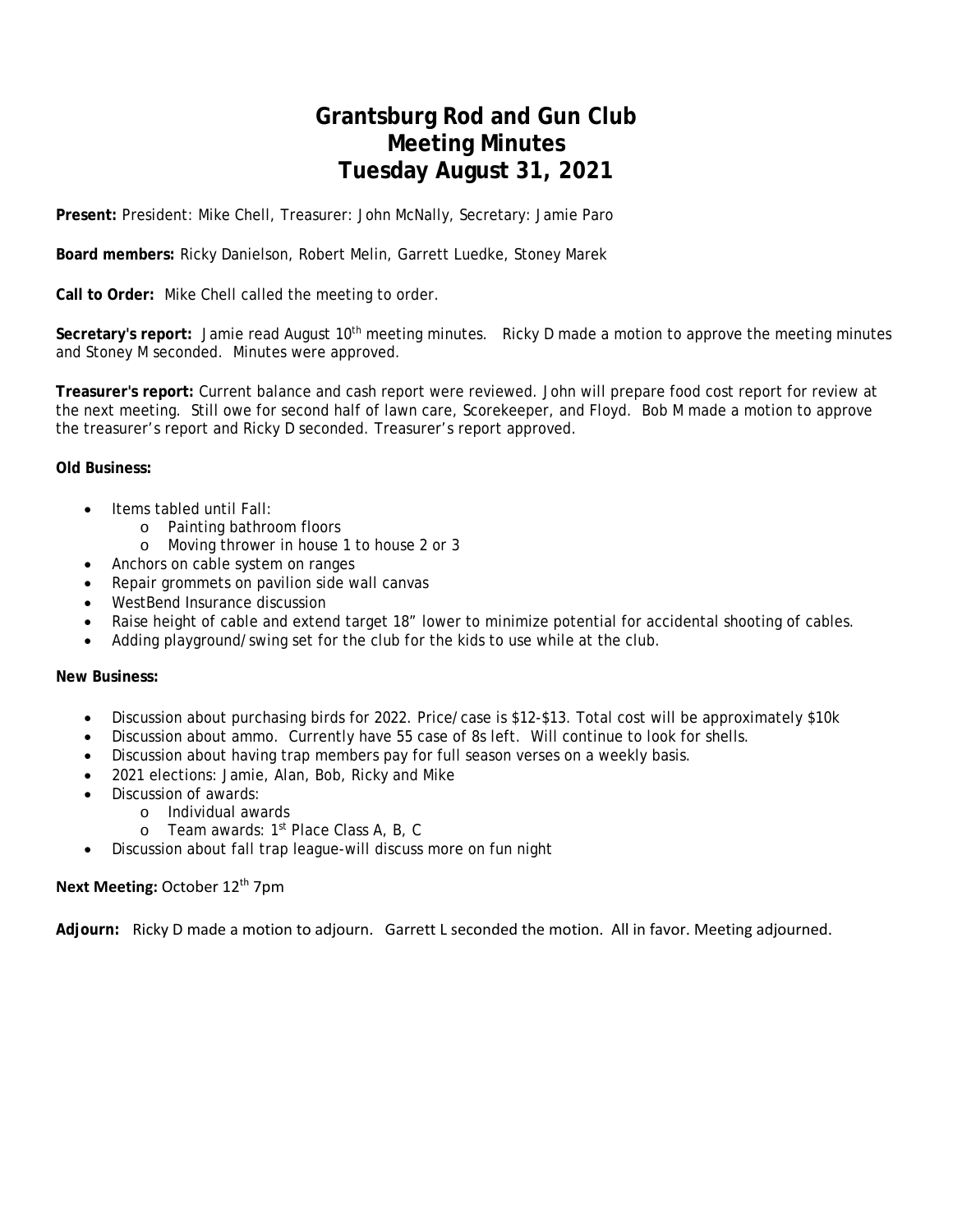## **Grantsburg Rod and Gun Club Meeting Minutes Tuesday August 10, 2021**

**Present:** President: Mike Chell, Vice President:Floyd Drohman, Treasurer: John McNally, Secretary: Jamie Paro

**Board members**: Alan Melin, Robert Melin, Garrett Luedke, Stoney Marek

**Call to Order:** Mike Chell called the meeting to order.

**Secretary's report:** Jamie read July 7th meeting minutes. Alan M made a motion to approve the meeting minutes and Garrett L seconded. Minutes were approved.

**Treasurer's report:** Current balance and cash report were reviewed. Robert M made a motion to approve the treasurer's report and Stoney M seconded. Treasurer's report approved.

### **Old Business:**

- Items tabled until Fall:
	- o Painting bathroom floors
	- o Moving thrower in house 1 to house 2 or 3
- Using Previous Skeet field for a dedicated 3-Gun / Training Range.
	- o Work on improving 250-yard project.
- Anchors on cable system on pistol range
- Repair grommets on pavilion side wall canvas

### **New Business:**

- Pressure tank is in need of repair or replacement. John made a motion to replace the pressure tank. Seconded by Robert. All were in favor. Motion carried. Floyd will complete the work.
- WestBend Insurance sent letter regarding liquor liability policy. John researched and the club has never carried this type of insurance. Liability seems to be an issue for those travelling across the border. No action at this time; will table until winter and complete additional research and invite insurance agents to discuss policies.
- Discussion about purchasing birds for 2022. Cushing interested in 9 pallets. John made a motion to purchase a full load of targets. Motion seconded by Jamie P. John and Mike will work on pricing and trucking and place order in September.
- Discussion about ammo. Currently have 55 case of 7.5 left. Will continue to look for shells.
- Discussion about making sure birds are stocked in skeet towers. Floyd will monitor levels.
- Discussion about the cable target system on pistol range. The cable has been shot again. Will raise height of cable and extend target 18" lower to minimize potential for accidental shooting of cables.
- Ed S has a small shop vac that he would like to donate to the club for cleaning throwers. Thanks to Ed.
- Discussion about adding playground/swingset for the club for the kids to use while at the club. Everyone will look for options and report back at the next meeting.

### **Next Meeting: August 31st at 7pm**

**Adjourn:** Stoney M made a motion to adjourn. Garrett L seconded the motion. Meeting adjourned.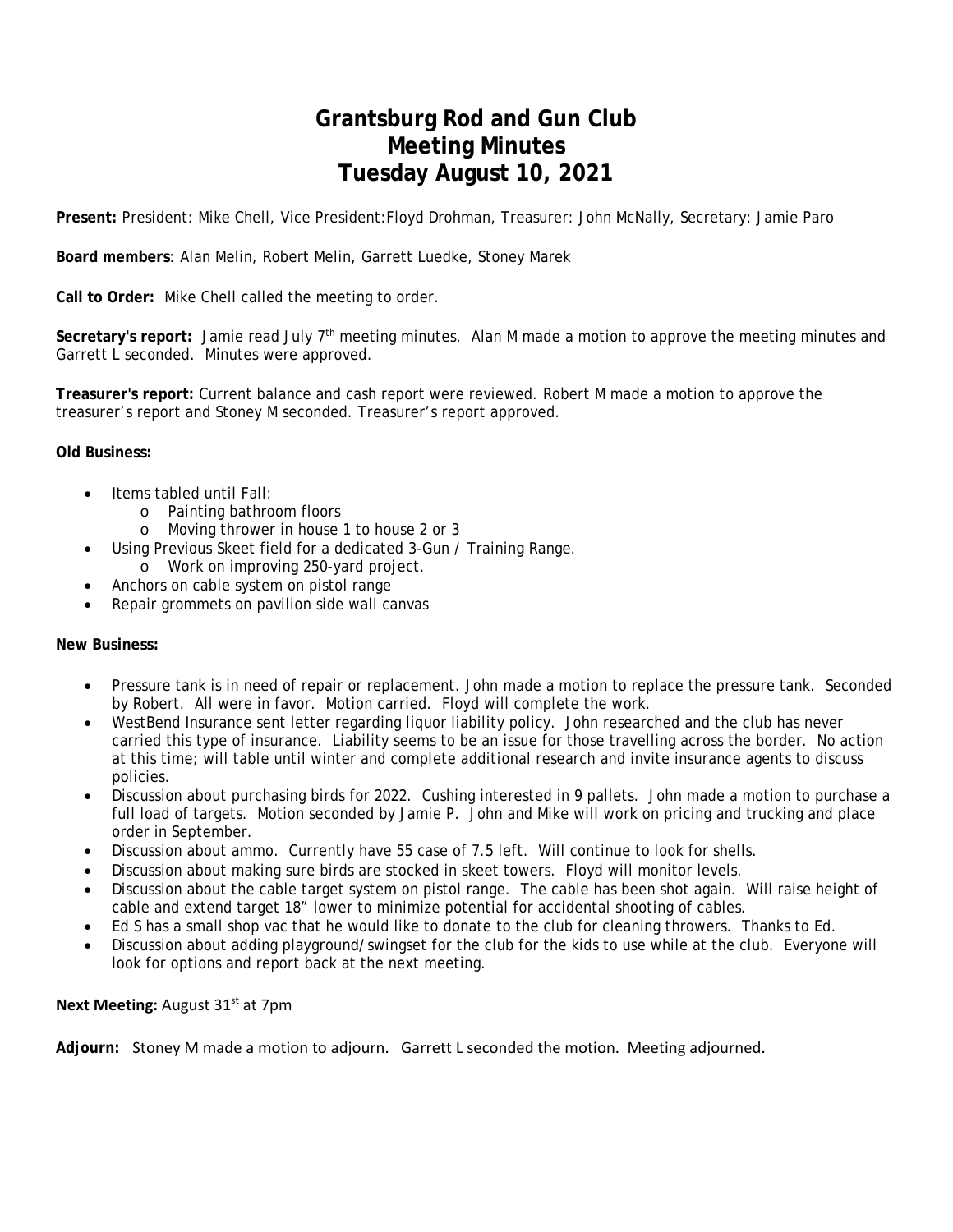## **Grantsburg Rod and Gun Club Meeting Minutes Tuesday July 6, 2020**

**Present:** President: Mike Chell, Vice President: Floyd Drohman Treasurer: John McNally, Secretary: Jamie Paro

**Board members:** Ricky Danielson, Garrett Luedke, Stoney Marek

**Call to Order:** Mike Chell called the meeting to order.

Secretary's report: Jamie read June 8<sup>th</sup> meeting minutes. Ricky D made a motion to approve the meeting minutes and Garrett L seconded. Minutes were approved.

**Treasurer's report:** Current balance and cash report were reviewed. Al M made a motion to approve the treasurer's report and Bob M seconded. Treasurer's report approved.

#### **Old Business:**

- Items tabled until Fall:
	- o Painting bathroom floors
	- o Moving thrower in house 1 to house 2 or 3
- Using Previous Skeet field for a dedicated 3-Gun / Training Range.
	- o Work on improving 250-yard project.

#### **New Business**

- Need anchors for new poles on cable system on pistol range.
- Bear got into dumpster. Will try pouring bleach into dumpster to prevent bear from removing garbage or securing lid.
- Repair/paint house 2
- Spraying for bugs was completed. Will re-spray in August if needed.
- Discussion about paid positions
	- o Scorekeeper, rental manager, groundskeeper-John made a motion to keep positions at 2020 rate. Jamie 2nd motion. All in favor. Motion carried.

#### **Next Meeting: August 10<sup>th</sup> at 7pm**

**Adjourn:** Garrett L made a motion to adjourn. Ricky D seconded the motion. Meeting adjourned.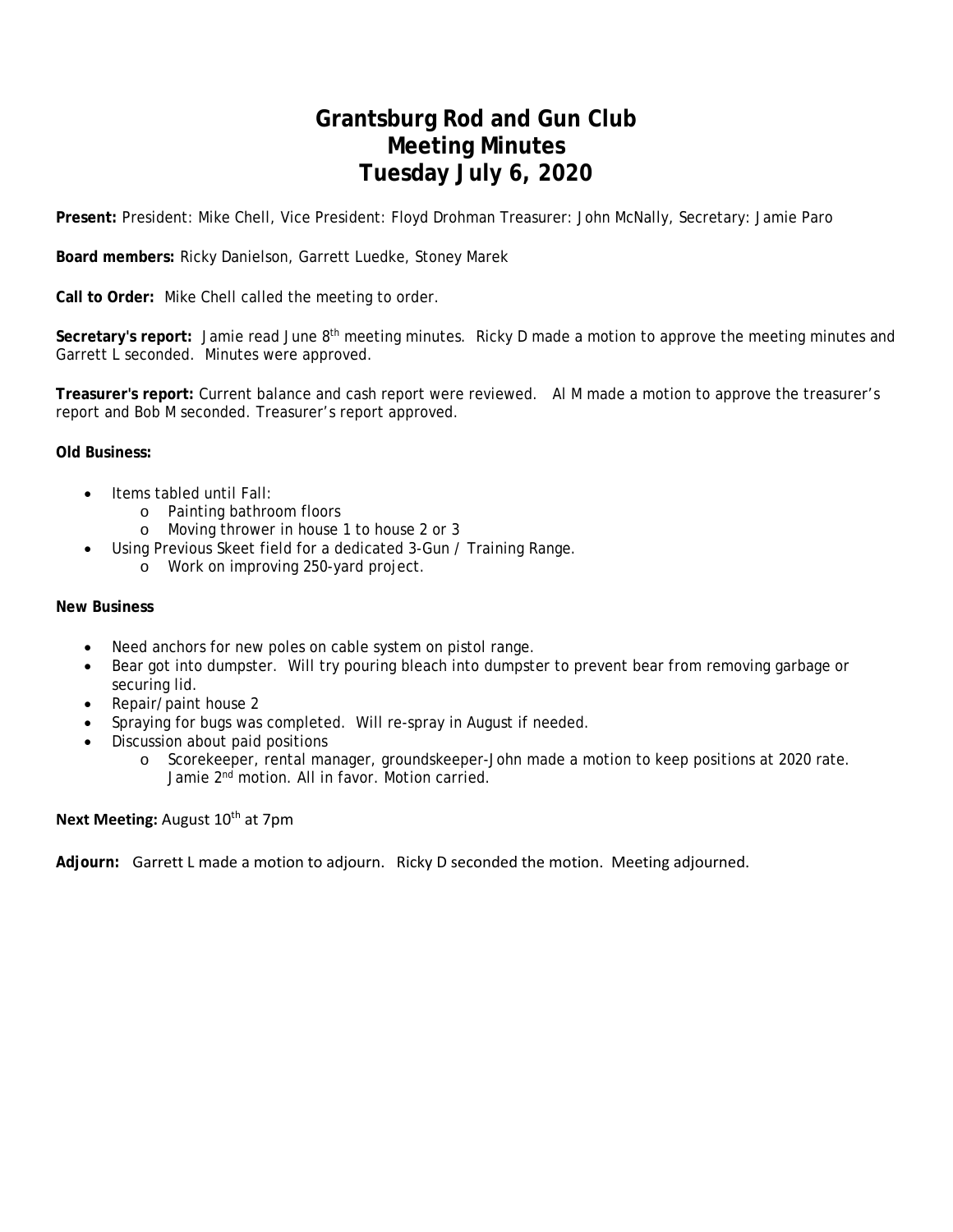### **Grantsburg Rod and Gun Club Meeting Minutes June 8th, 2021**

**Present:** President: Mike Chell, Treasurer: John McNally

**Board members:** Ricky Danielson, Bob Melin, Stoney Marek, Alan Melin, Garrett Luedtke

**Call to Order:** Mike Chell called the meeting to order.

**Secretary's report:** Mike read the May 11th minutes. Al made a motion to approve the meeting minutes and Garrett seconded. Minutes were approved.

**Treasurer's report:** Current balance and cash report were reviewed. Bob made a motion to approve the treasurer's report and Ricky seconded. Treasurer's report approved.

#### **Old Business:**

- Items tabled until Spring:
	- o Painting bathroom floors
	- o Updating Work night responsibilities including sweeping houses
	- o Moving thrower in house 1 to house 2 or 3
	- Using Previous Skeet field for a dedicated 3-Gun / Training Range.
		- o Work on improving 250-yard project.

#### **New Business**

- Bob made a motion to not pay any outstanding checks that are older than one year. Ricky seconded. All were in favor.
- Look for spray for bugs or order more.
- John made a motion to put 3 ceiling fans in the pavilion, Bob seconded and all were in favor.
- Mike made a motion to install rope lights in pavilion Stoney seconded and all were in favor.

**Adjourn:** Stoney made a motion to adjourn. Al seconded the motion. Meeting adjourned.

#### **Next Meeting:**

July 6th<sup>h</sup> Grantsburg Gun Club 7:00 PM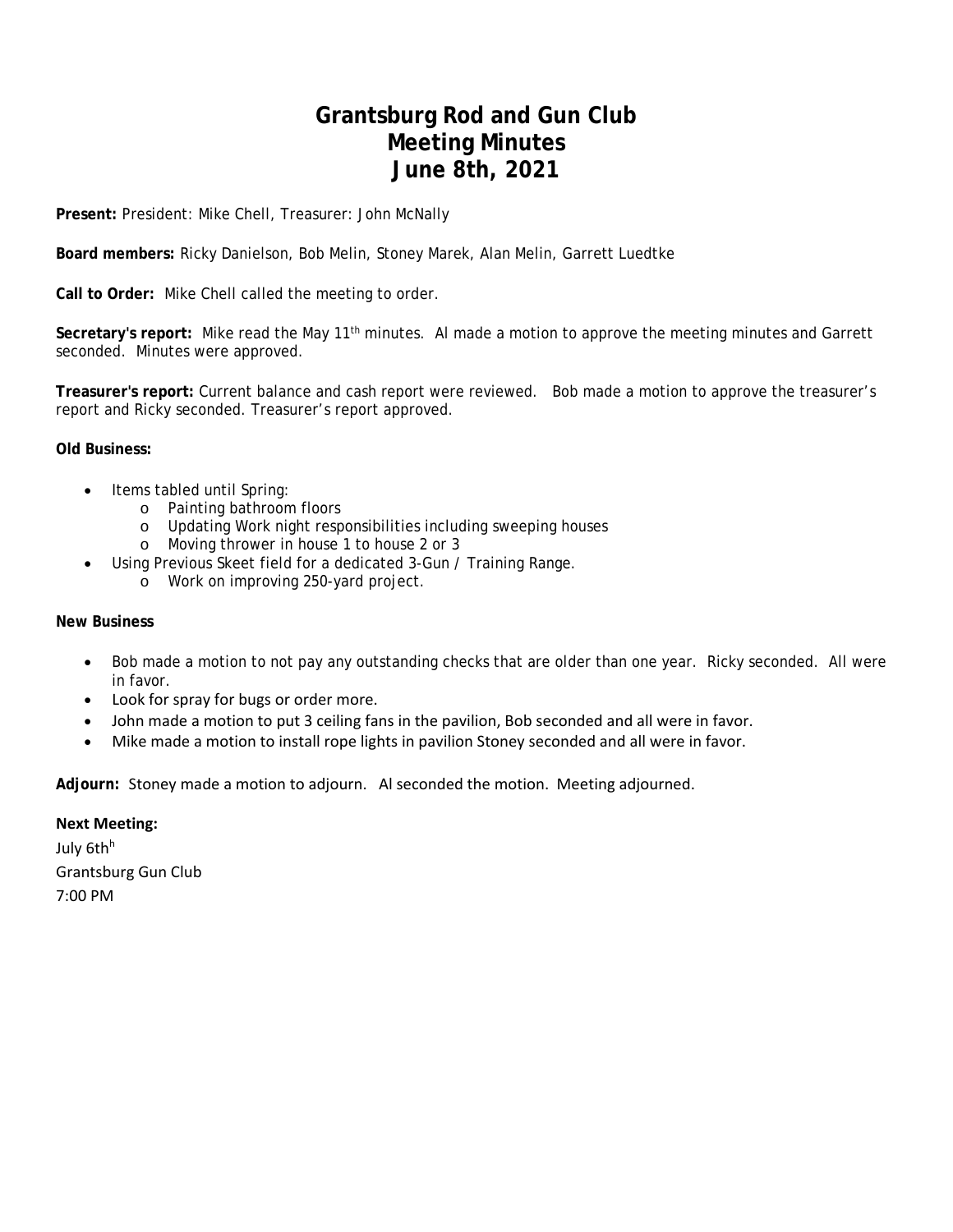## **Grantsburg Rod and Gun Club Meeting Minutes May 11, 2021**

**Present:** President: Mike Chell, Vice President: Floyd Drohman, Treasurer: John McNally,

**Board members:** Ricky Danielson, Bob Melin, Stoney Marek, Alan Melin

**Call to Order:** Mike Chell called the meeting to order.

**Secretary's report:** John read the April 13th minutes. Floyd D made a motion to approve the meeting minutes and Alan M seconded. Minutes were approved.

**Treasurer's report:** Current balance and cash report were reviewed. Bob made a motion to approve the treasurer's report and Ricky seconded. Treasurer's report approved.

#### **Old Business:**

- Items tabled until Spring:
	- o Painting bathroom floors
	- o Updating Work night responsibilities including sweeping houses
	- o Moving thrower in house 1 to house 2 or 3
	- Using Previous Skeet field for a dedicated 3-Gun / Training Range.
		- o Work on improving 250-yard project.
- Representatives from Pine Tech were present to discuss machine gun shoot on April 24<sup>th</sup>. Event details were reviewed. Will work on obtaining additional tables for the event.
- Discussion about moving bank account from US Bank to Community Bank due to the closure of the Grantsburg US Bank branch closure. All were in agreement. Mike will set up account.

#### **New Business**

- John made a motion to go back to full food menu. Ricky seconded; all were in favor.
- \$8 for shells except for AA they will be \$10
- Approximately 90 cases of shells in inventory
- Look into spraying for bugs
- Getting mower serviced by someone Floyd's contact first, John's second

**Adjourn:** Floyd D made a motion to adjourn. Ricky seconded the motion. Meeting adjourned.

**Next Meeting:** June 8th @ 6:30 ‐ Grantsburg Gun Club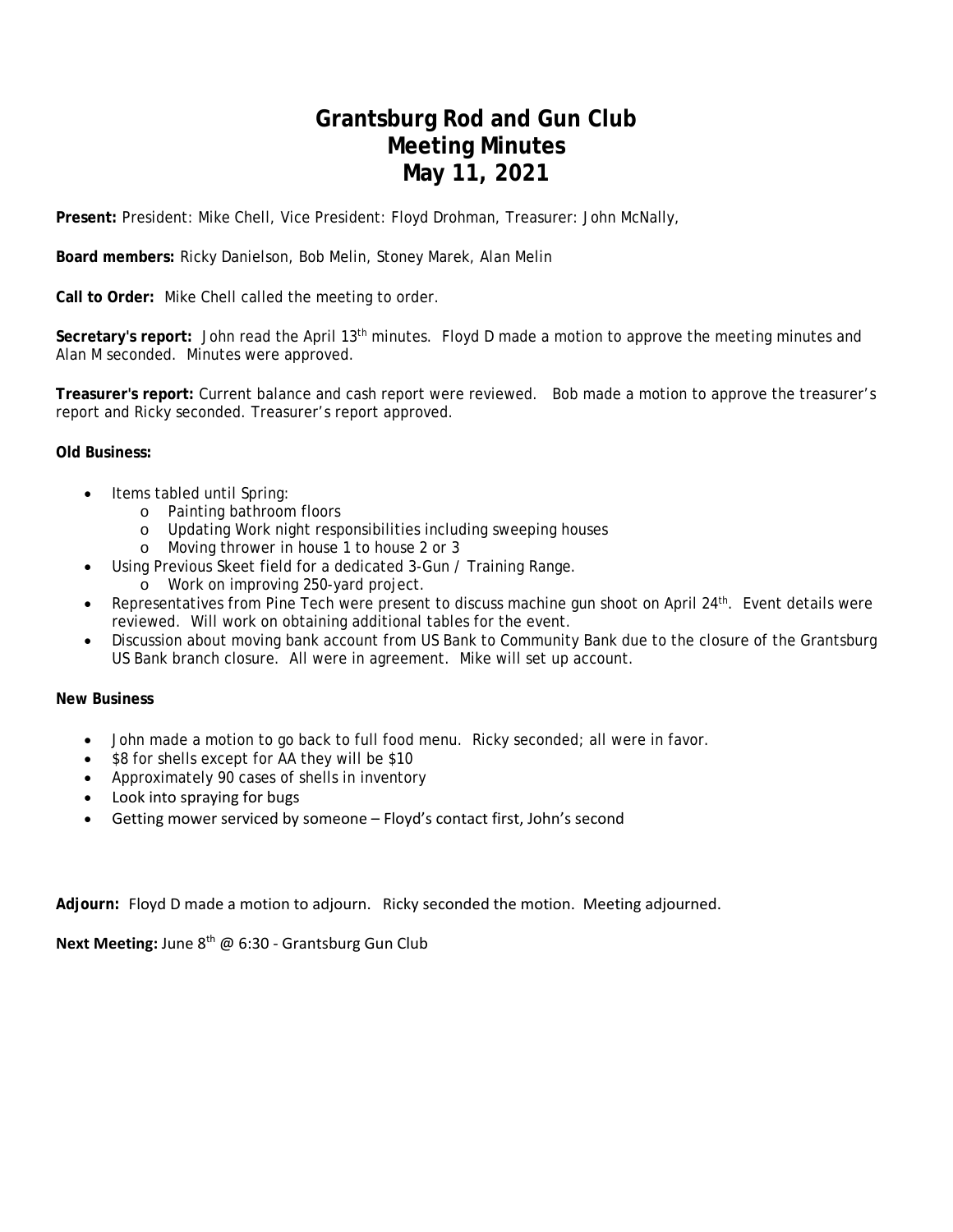## **Grantsburg Rod and Gun Club Meeting Minutes April 13, 2021**

**Present:** President: Mike Chell, Vice President: Floyd Drohman, Treasurer: John McNally, Secretary: Jamie Paro

**Board members:** Ricky Danielson, Garrett Luedke, Stoney Marek

**Call to Order:** Mike Chell called the meeting to order.

**Secretary's report:** Jamie read the March 9th minutes. Ricky D made a motion to approve the meeting minutes and Floyd D seconded. Minutes were approved.

**Treasurer's report:** Current balance and cash report were reviewed. Stoney M made a motion to approve the treasurer's report and Floyd D seconded. Treasurer's report approved.

### **Old Business:**

- Items tabled until Spring:
	- o Painting bathroom floors
	- o Updating Work night responsibilities including sweeping houses
	- o Adding signage to ranges to note that all pistol targets must be within 20 yards of berm to prevent skipping
	- o Adding Signage to remove all garbage after shooting
	- o Moving thrower in house 1 to house 2 or 3
	- o Caulking windows in club house
	- Using Previous Skeet field for a dedicated 3-Gun / Training Range.
		- o Work on improving 250-yard project.
- Planting ground cover and help prevent washouts on berms. Garrett will spray. (weather permitting)

### **New Business**

- Representatives from Pine Tech were present to discuss machine gun shoot on April 24th. Event details were reviewed. Will work on obtaining additional tables for the event.
- Jeff Demulling attended meeting. Wanted to discuss use of skeet field for practicing youth skeet. April through June on every other Tuesday. Shooting will occur from approximately 3pm-5pm. Cost of \$3.50 per round. Ricky D made a motion to approve the request. Garrett seconded the motion. All in favor; motion carried.
- Spring work day agenda created
- Discussion about moving bank account from US Bank to Community Bank due to the closure of the Grantsburg US Bank branch closure. All were in agreement. Mike will set up account.

### **Next Meeting:** May 11, 2021 @ 6:30 at the club

**Adjourn:** Ricky D made a motion to adjourn. John M seconded the motion. Meeting adjourned.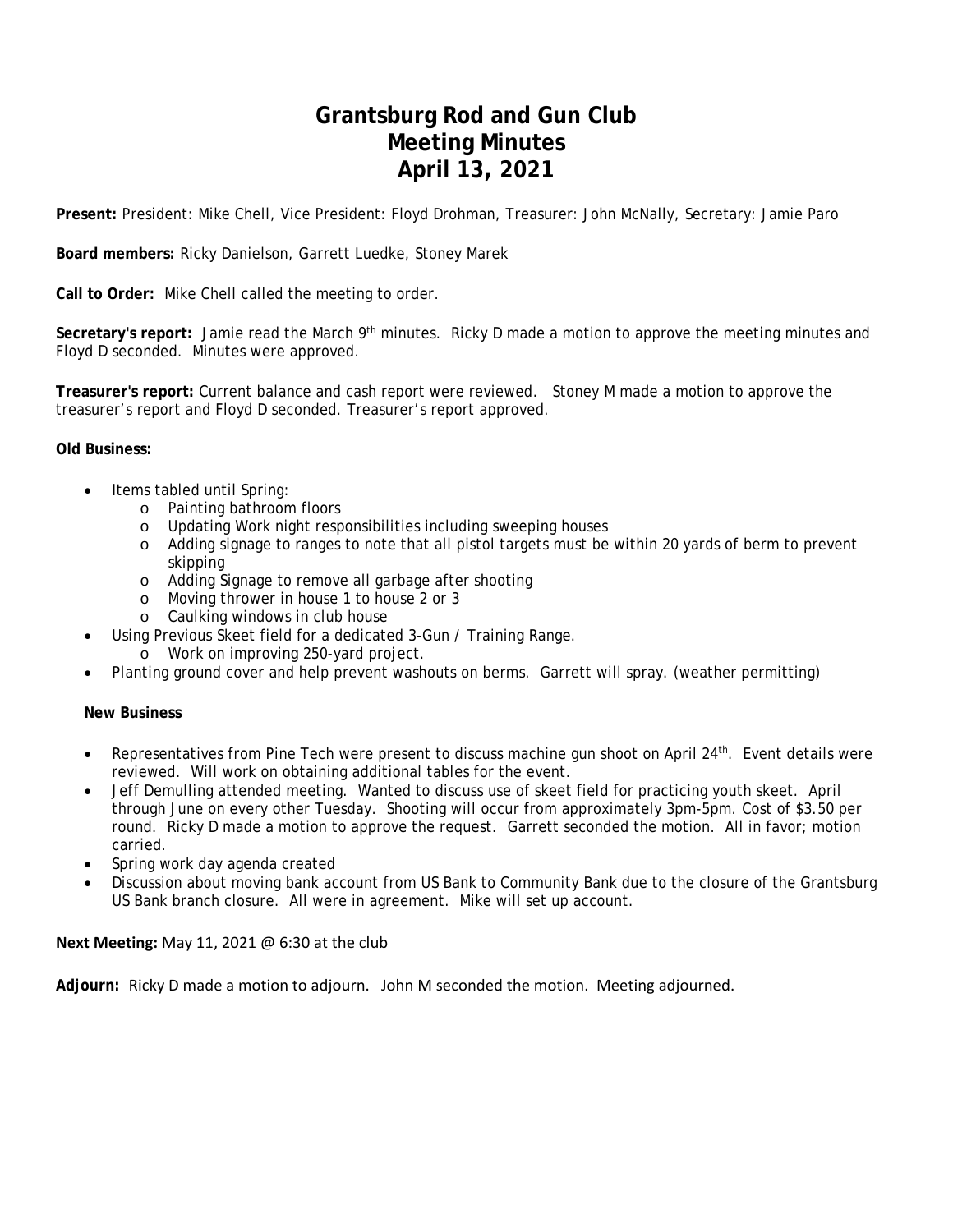### **Grantsburg Rod & Gun Club Trap Captain's Meeting March 15, 2021**

Mike Chell called the meeting to order.

- 1. Team sign-up occurred. There are 13 teams signed up for the season.
- 2. Discussion regarding the start of the season. Agreed upon May  $17<sup>th</sup>$ .
- 3. Mike reported the spring work-day is April  $17<sup>th</sup>$ .
- 4. Reported that we added sweeping out throwers to the work night responsibilities.
- 5. Discussed that individual memberships must be paid prior to week 3 or your score will not count. Subs can shoot three times without being a paid member. Subs may only shoot for one team per week.
- 6. Team memberships need to be paid by start of season.
- 7. Discussion regarding availability of shells for season. Club has a limited amount of shells on hand. Members will only be able to purchase shells by the box and will not be able to buy shells by the case as in previous years due to the shortage. Price of shells may fluctuate based upon price club pays.
- 8. Three-gun events are listed on the web site. (5/15, 6/12, 7/10, 8/14 and 9/11)
- 9. Club will be closed on June  $5<sup>th</sup>$  for a private event.
- 10. There will be a machine gun shoot at the club on April 24th. The event will be open to the public.
- 11. .22 Rimfire shoots are scheduled for the second Sunday of each month.
- 12. GHS 100 bird shoot is scheduled for May 22<sup>nd</sup>.

There were no other questions or comments.

Joe Trumble made a motion to adjourn and Rick Cunningham seconded. All were in favor and the meeting was adjourned.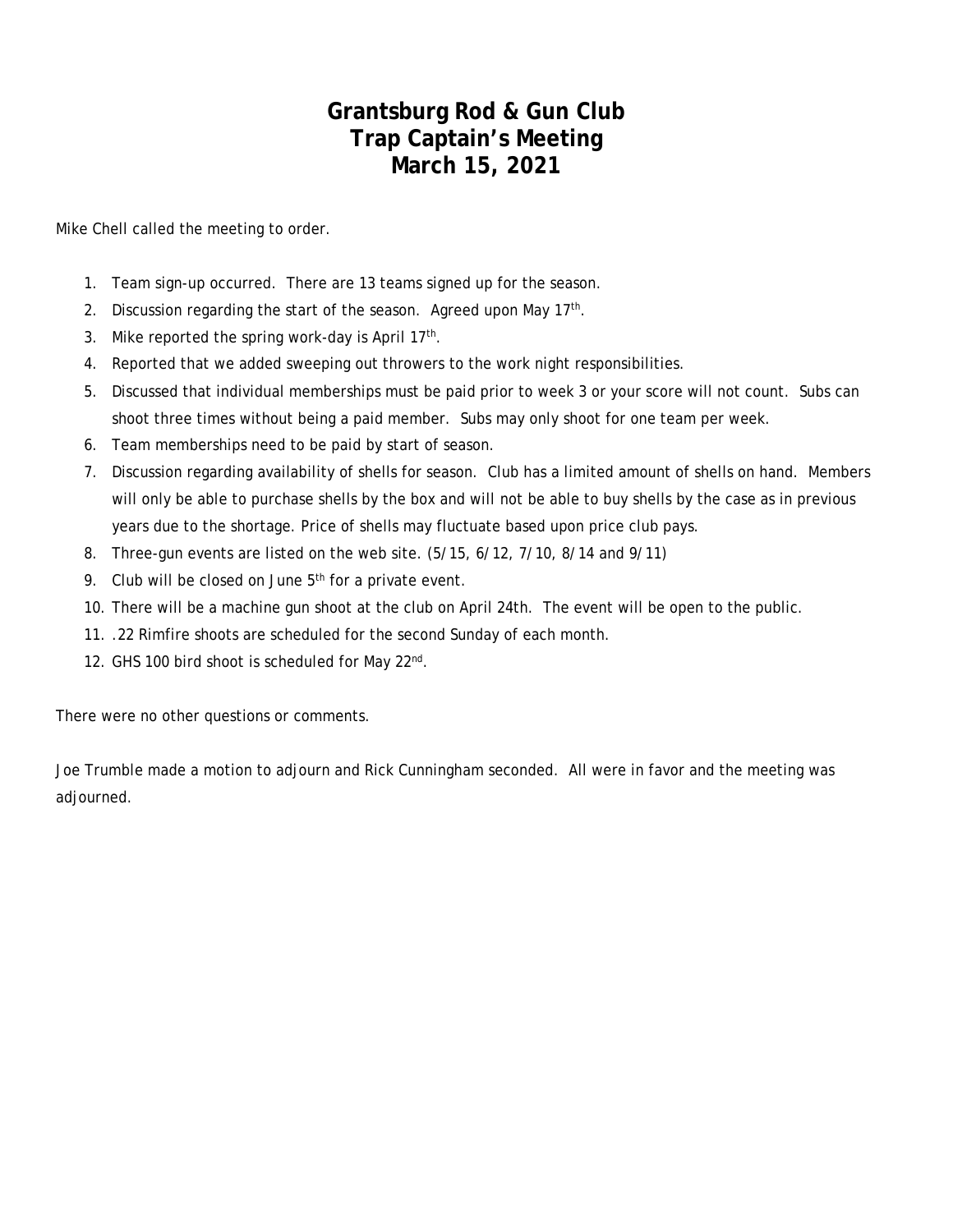## **Grantsburg Rod and Gun Club Meeting Minutes March 9, 2021**

**Present:** President: Mike Chell, Treasurer: John McNally, Secretary: Jamie Paro

**Board Members:** Ricky Danielson, Garrett Luedke, Robert Melin, Stoney Marek, Alan Melin

**Call to Order:** Mike Chell called the meeting to order.

**Secretary's report:** Jamie read the February 16th meeting minutes. Stoney M made a motion to approve the meeting minutes and Ricky D seconded. Minutes were approved.

**Treasurer's report:** Current balance and cash report were reviewed. Garrett L made a motion to approve the treasurer's report and Alan M seconded. Treasurer's report approved.

#### **Old Business:**

- Items tabled until Spring:
	- o Painting bathroom floors
	- o Updating Work night responsibilities including sweeping houses
	- o Lockout on skeet tower
	- o Adding signage to ranges to note that all pistol targets must be within 20 yards of berm to prevent skipping
	- o Adding Signage to remove all garbage after shooting
	- o Moving thrower in house 1 to house 2 or 3
	- o Caulking windows in club house
	- Using Previous Skeet field for a dedicated 3-Gun / Training Range.
		- o Work on improving 250-yard project.
- Planting ground cover and help prevent washouts on berms. Garrett will spray. (weather permitting)

#### **New Business**

- Captain's meeting agenda. March 15<sup>th</sup> at 6:30pm
- Discussion about 2021 trap season.
- Spring Work Night Agenda
- Confirmed the machine gun shoot for April

**Next Meeting:** Captain's Meeting Monday March 15th @ 6:30 at Hummer's Rendezvous Event Center

Regular Meeting April 13<sup>th</sup> @ 6:30 at Hummer's Rendezvous Event Center

**Adjourn:** Ricky D made a motion to adjourn. Robert M seconded the motion. Meeting adjourned.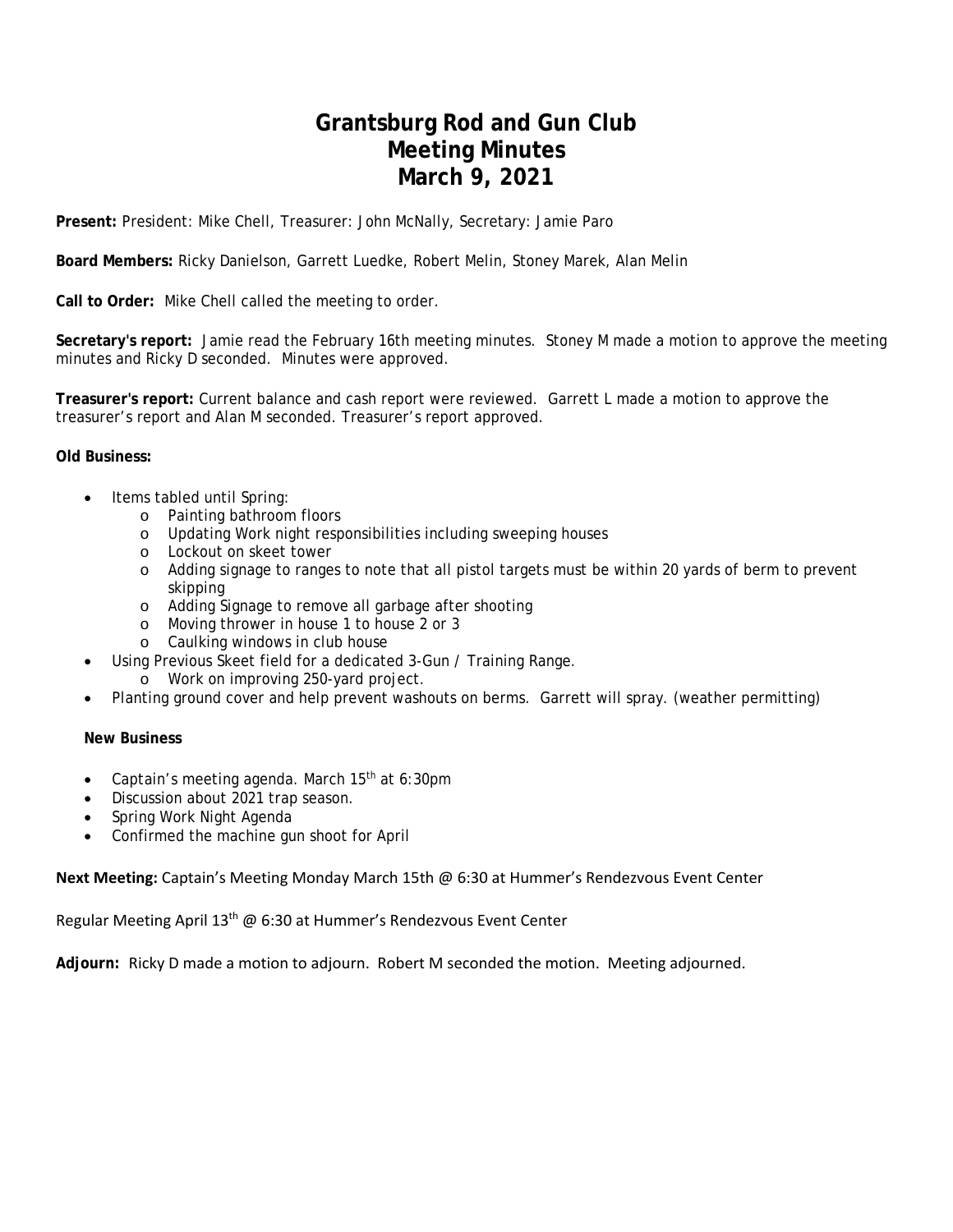## **Grantsburg Rod and Gun Club Meeting Minutes February 16, 2021**

**Present:** President: Mike Chell, Treasurer: John McNally, Secretary: Jamie Paro

**Board members:** Floyd Drohman, Ricky Danielson, Garrett Luedke, Robert Melin, Stoney Marek

**Call to Order:** Mike Chell called the meeting to order.

**Secretary's report:** Jamie read the January 12th meeting minutes. Garrett L made a motion to approve the meeting minutes and Floyd D seconded. Minutes were approved.

**Treasurer's report:** Current balance and cash report were reviewed. Robert M made a motion to approve the treasurer's report and Floyd D seconded. Treasurer's report approved.

#### **Old Business:**

- Items tabled until Spring:
	- o Painting bathroom floors
	- o Updating Work night responsibilities including sweeping houses
	- o Cable target system for rifle range
	- o Lockout on skeet tower
	- o Adding signage to ranges to note that all pistol targets must be within 20 yards of berm to prevent skipping
	- o Adding Signage to remove all garbage after shooting
	- o Moving thrower in house 1 to house 2 or 3
	- o Caulking windows in club house
- Using Previous Skeet field for a dedicated 3-Gun / Training Range.
	- o Work on improving 250-yard project.
	- o Removal of old skeet houses.
- Planting ground cover and help prevent washouts on berms. Garrett will spray. (weather permitting)

**New Business:** 

- Update on Mission Critical proposal-may have alternate location proposal on hold at this time.
- Captain's meeting agenda. March 15<sup>th</sup> at 6:30pm
- Discussion about adding Venmo account for additional payment option.
- Discussion about 2021 trap season.

**Next Meeting:** Tuesday March 9th @ 6:30 at Hummer's Rendezvous Event Center

**Adjourn:** Ricky D made a motion to adjourn. Garrett L seconded the motion. Meeting adjourned.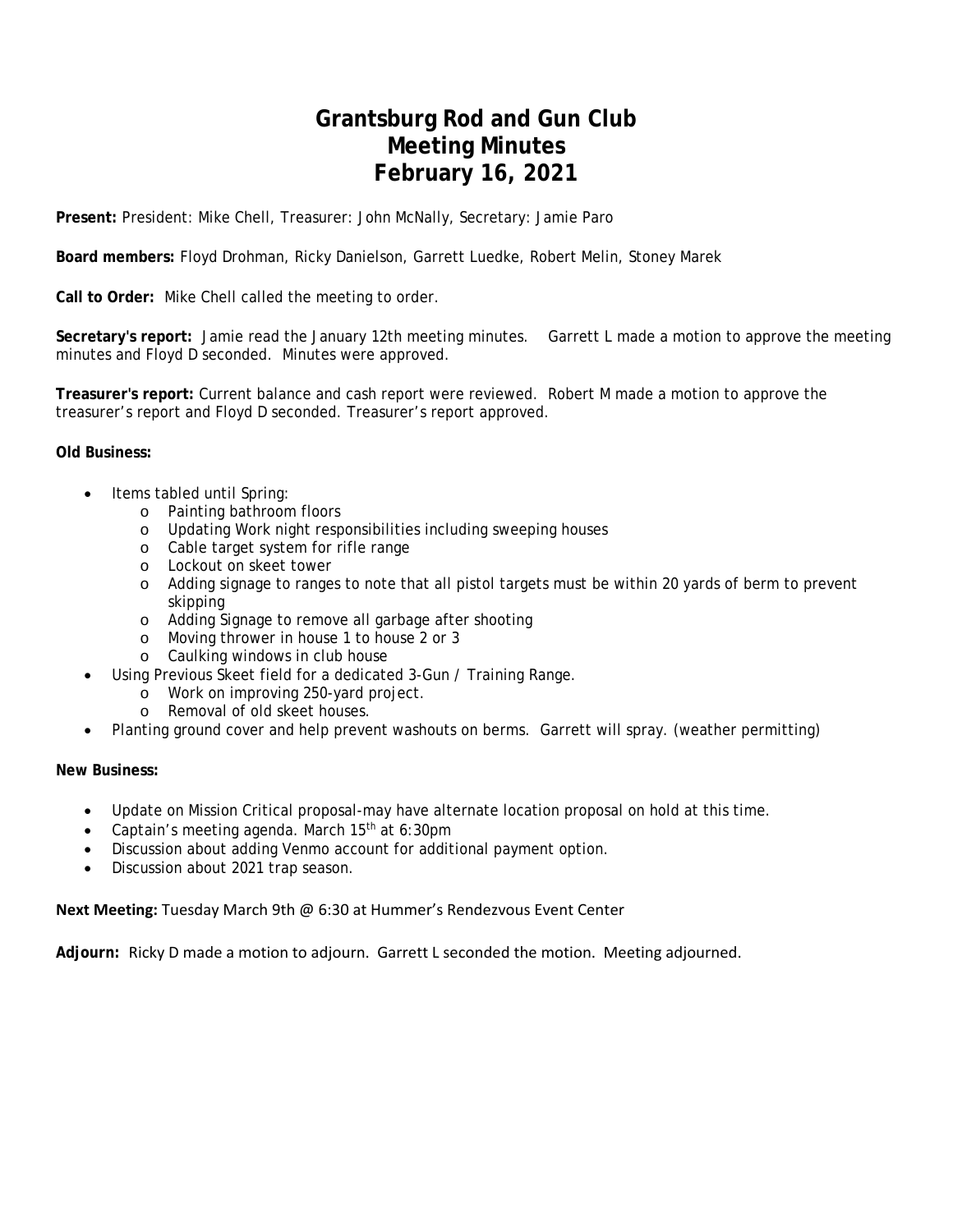## **Grantsburg Rod and Gun Club Meeting Minutes January 12, 2021**

**Present:** President: Mike Chell, Treasurer: John McNally, Secretary: Jamie Paro

**Board members:** Al Melin, Floyd Drohman, Ricky Danielson, Garrett Luedke, Robert Melin,

**Call to Order:** Mike Chell called the meeting to order.

**Secretary's report:** Jamie read the November 20th meeting minutes. John M made a motion to approve the meeting minutes and Alan M seconded. Minutes were approved.

**Treasurer's report:** Current balance and cash report were reviewed. Ricky D made a motion to approve the treasurer's report and Robert M seconded. Treasurer's report approved.

#### **Old Business:**

- Items tabled until Spring:
	- o Painting bathroom floors
	- o Updating Work night responsibilities including sweeping houses
	- o Adding gate to entrance of 3 gun range/replacing main entrance gates
	- o Cable target system for rifle range
	- o Lockout on skeet tower
	- o Adding signage to ranges to note that all pistol targets must be within 20 yards of berm to prevent skipping
	- o Adding Signage to remove all garbage after shooting
	- o Moving thrower in house 1 to house 2 or 3
- Using Previous Skeet field for a dedicated 3-Gun / Training Range.
	- o Work on improving 250-yard project.
	- o Removal of old skeet houses.
- Planting ground cover and help prevent washouts on berms. Garrett will spray. (weather permitting)

#### **New Business**

- Update on .22 Rimfire shooting provided by Mitch Tromburg. In December there were 33 shooters. In January there were 39 shooters. These 2 shoots have brought in \$630 for the club. Mitch has requested to lock in a reservation for the 2<sup>nd</sup> Sunday of each month for the shooting. Floyd made a motion to move forward with reserving the club for the .22 rimfire shooting the 2nd Sunday of every month and also to Mitch to keep \$50 of entrance fees/month to offset his personal expenses for the shoot. Alan seconded the motion. All were in favor. Motion carried.
- Dave Sohm presented proposal from Mission Critical Concepts to use the old club house for low light civilian training. Dave provided a detailed proposal with the concept/plan, equipment, safety and structural design. The plan would initially involve use of the club house up to 6 times per year (evenings/weekends) depending upon demand and availability of supplies. Floyd made a motion to move forward with the Mission critical proposal and Ricky seconded the motion. All were in favor. Motion carried.
- Machine Gun Shoot update-no additional updates at this time
- Group messaging service (email, text, calls)-members expressed a desire to have communication in an alternate or additional format than email as not all members have or read their email. Group discussed company that offers solutions for large group communications. Messages can be sent via email, text or prerecorded voice calls. Garrett made a motion to move forward with purchasing 11,000 credits to trial the message service. Ricky seconded the motion. All were in favor. Motion carried.
- Membership Update (steel rep still needs membership)
- Discussion about adding Venmo account for additional payment option. Jamie will research and bring info back to group at next meeting.